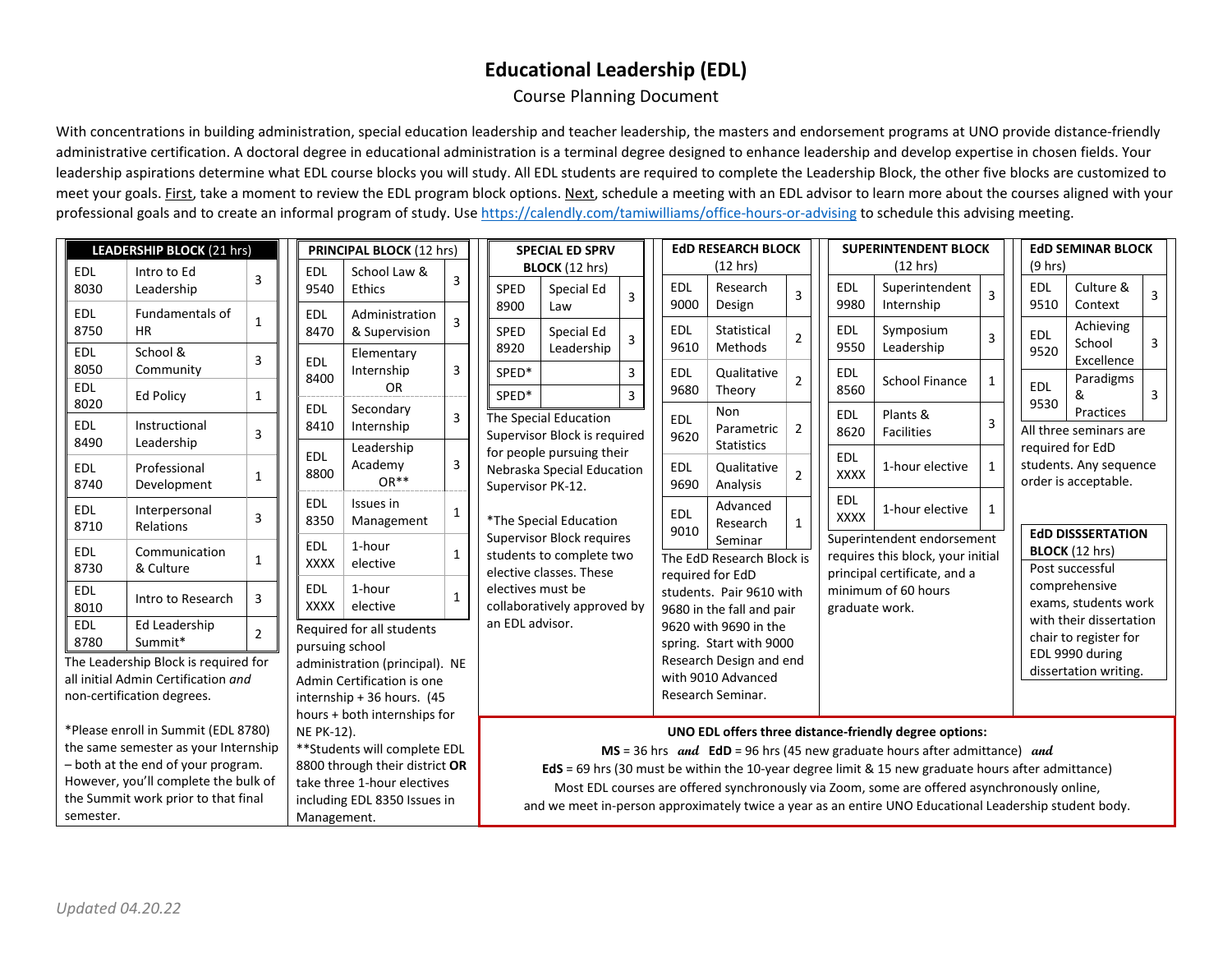|                            | Course             | <b>Title</b>                           | <b>Credit</b><br><b>Hrs</b> | Fall                      | <b>Spring</b>             | Summer                    |                                    | Course                    | <b>Title</b>                                           | <b>Credit</b><br>Hrs | Fall         | <b>Spring</b> | <b>Summer</b>             |
|----------------------------|--------------------|----------------------------------------|-----------------------------|---------------------------|---------------------------|---------------------------|------------------------------------|---------------------------|--------------------------------------------------------|----------------------|--------------|---------------|---------------------------|
| Leadership<br><b>Block</b> | EDL<br>8030        | Intro to Ed<br>Leadership              | 3                           | T 4:30 pm                 |                           | Session 1<br>MW 10 am     | <b>EdD Seminar</b><br><b>Block</b> | <b>EDL</b><br>9510        | Culture &<br>Context                                   | 3                    | T 4:30 pm    |               |                           |
| Leadership<br><b>Block</b> | EDL<br>8750        | Fundamentals<br>of HR                  | $\mathbf{1}$                | T 4:30 pm                 |                           | Session 1<br>T 10 am      | <b>EdD Seminar</b><br><b>Block</b> | <b>EDL</b><br>9520        | Achieving School<br>Excellence                         | 3                    |              | T 4:30 pm     |                           |
| Leadership<br><b>Block</b> | <b>EDL</b><br>8050 | School &<br>Community                  | 3                           |                           | Asynchronous              | Session 1<br>Asynchronous | <b>EdD Seminar</b><br><b>Block</b> | <b>EDL</b><br>9530        | Paradigms &<br>Practices                               | 3                    |              |               | Session 1<br>M 4:30 pm    |
| Leadership<br><b>Block</b> | <b>EDL</b><br>8020 | <b>Ed Policy</b>                       | 1                           |                           | Asynchronous              | Session 1<br>Asynchronous | EdD<br>Research                    | <b>EDL</b><br>9000        | Research<br>Design                                     | 3                    |              |               | Session 1<br>T 4:15 pm    |
| Leadership<br><b>Block</b> | <b>EDL</b><br>8490 | Instructional<br>Leadership            | 3                           |                           | R 4:30 pm                 | Session 1<br>MW 7:30 am   | EdD<br>Research                    | EDL<br>9610               | Statistical<br>Methods                                 | $\overline{2}$       | T 7:15 pm    |               |                           |
| Leadership<br><b>Block</b> | EDL<br>8740        | Professional<br>Development            | 1                           |                           | R 4:30 pm                 | Session 1<br>T 7:30 am    | EdD<br>Research                    | <b>EDL</b><br>9680        | Qualitative<br>Theory                                  | $\overline{2}$       | T 7:15 pm    |               |                           |
| Leadership<br>Block        | EDL<br>8710        | Interpersonal<br>Relations             | 3                           | R 4:30 pm                 |                           | Session 1<br>MW 12:40 pm  | EdD<br>Research                    | <b>EDL</b><br>9620        | Non Parametric<br><b>Statistics</b>                    | $\overline{2}$       |              | T 7:15 pm     |                           |
| Leadership<br><b>Block</b> | EDL<br>8730        | Communication<br>& Culture             | $\mathbf{1}$                | R 4:30 pm                 |                           | Session 1<br>T 12:40 pm   | EdD<br>Research                    | <b>EDL</b><br>9690        | Qualitative<br>Analysis                                | $\overline{2}$       |              | T 7:15 pm     |                           |
| Leadership<br><b>Block</b> | EDL<br>8010        | Intro to<br>Research                   | 3                           | R 7:15 pm                 | T 4:30 pm                 | Session 1<br>M 7:15 pm*   | EdD<br>Research                    | <b>EDL</b><br>9010        | Advanced<br>Research Seminar                           | 1                    |              | R 7:15 pm     |                           |
| Leadership<br><b>Block</b> | EDL<br>8780        | Ed Leadership<br>Summit                | $\overline{2}$              | Asynchronous              | Asynchronous              | Asynchronous<br>Session 1 | Super-<br>intendent                | <b>EDL</b><br>9980        | Superintendent<br>Internship                           | 3                    | R 4:30 pm    |               |                           |
| Principal<br><b>Block</b>  | EDL<br>9540        | School Law &<br>Ethics                 | 3                           | M 4:30 pm                 |                           | Session 2<br>MR 10 am     | Super-<br>intendent                | <b>EDL</b><br>9550        | Symposium<br>Leadership                                | 3                    |              | R 4:30 pm     |                           |
| Principal<br><b>Block</b>  | EDL<br>8470        | Administration<br>& Supervision        | 3                           |                           | M 4:30 pm                 | Session 2<br>MR 7:30 am   | Super-<br>intendent                | <b>EDL</b><br>8560        | <b>School Finance</b>                                  | 1                    |              |               | Asynchronous<br>Session 3 |
| Principal<br><b>Block</b>  | EDL<br>8400        | Elementary<br>Internships              | 3                           | M 7:15 pm                 | W 4:30 pm                 |                           | Super-<br>intendent                | <b>EDL</b><br>8620        | Plants &<br>Facilities                                 | 3                    |              |               | Session 1<br>TR 4:30 pm   |
| Principal<br><b>Block</b>  | EDL<br>8410        | Secondary<br>Internship                | 3                           | M 7:15 pm                 | W 4:30 pm                 |                           | Super-<br>intendent                | <b>EDL</b><br><b>XXXX</b> | 1-hour elective                                        | 1                    |              |               |                           |
| Principal<br><b>Block</b>  | <b>EDL</b><br>8800 | Leadership<br>Academy                  | 3                           | Determined<br>by district | Determined<br>by district | Determined<br>by district | Super-<br>intendent                | EDL<br><b>XXXX</b>        | 1-hour elective                                        | 1                    |              |               |                           |
| Principal<br><b>Block</b>  | EDL<br>8350        | Issues in<br>Management                | $\mathbf{1}$                | Asynchronous              |                           | Asynchronous<br>Session 3 | 1-hour<br>electives                | EDL<br>8350               | Issues in<br>Management for                            | 1                    | Asynchronous |               | Asynchronous<br>Session 3 |
| Principal<br><b>Block</b>  | EDL<br><b>XXXX</b> | 1-hour elective                        | 1                           |                           |                           |                           | 1-hour<br>electives                | <b>EDL</b>                | <b>School Leaders</b><br>Identity, Culture, &<br>Power | 1                    | Asynchronous |               | Asynchronous<br>Session 3 |
| Principal<br><b>Block</b>  | EDL<br><b>XXXX</b> | 1-hour elective                        | 1                           |                           |                           |                           | 1-hour                             | 8340<br><b>EDL</b>        | <b>Issues in Strategic</b><br>Planning for School      | 1                    | Asynchronous |               | Asynchronous              |
| Special Ed<br>Supervisor   | SPED<br>8900       | Special<br><b>Education Law</b>        | 3                           | See SPED<br>schedule      |                           |                           | electives<br>1-hour                | 9310<br>EDL               | Leaders<br>Issues in School                            | $\mathbf{1}$         | Asynchronous |               | Session 3<br>Asynchronous |
| Special Ed<br>Supervisor   | SPED<br>8920       | <b>Special Education</b><br>Leadership | 3                           |                           | See SPED<br>schedule      |                           | electives<br>1-hour                | 9330<br>EDL               | Operations<br>Issues in                                |                      |              |               | Session 3<br>Asynchronous |
| Special Ed<br>Supervisor   | SPED<br>elective   |                                        | 3                           |                           |                           |                           | electives                          | 8310                      | Technology for<br>School Leaders                       | 1                    |              | Asynchronous  | Session 3                 |
| Special Ed<br>Supervisor   | SPED<br>elective   |                                        | 3                           |                           |                           |                           | 1-hour<br>electives                | EDL<br>8320               | <b>Essentials of Data</b><br>Analysis                  | 1                    |              | Asynchronous  | Asynchronous<br>Session 3 |
|                            |                    |                                        |                             |                           |                           |                           | 1-hour<br>electives                | EDL<br>9320               | Legal Issues in<br><b>Special Education</b>            | 1                    |              | Asynchronous  | Asynchronous<br>Session 3 |